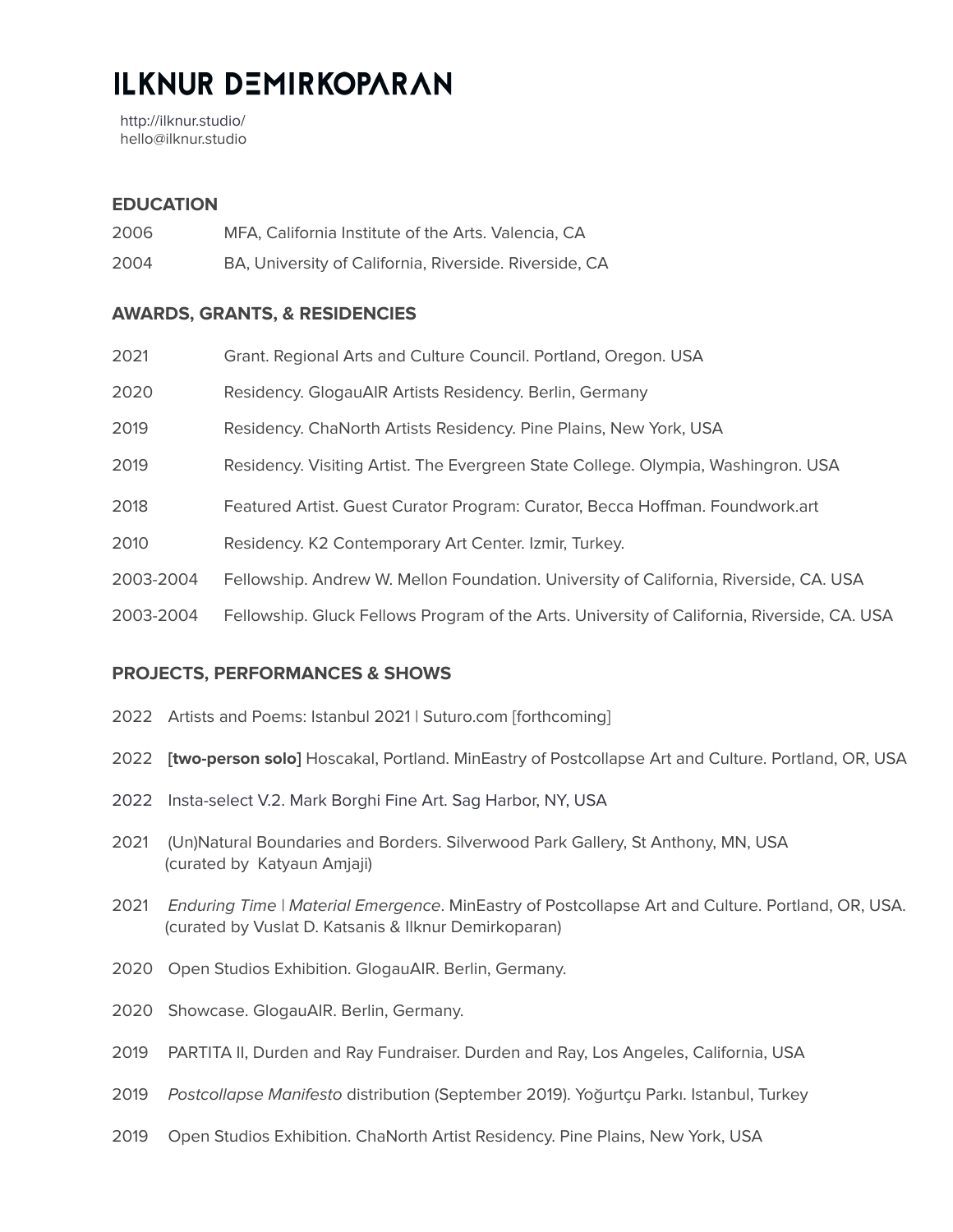- **[three-person]** The Other Is Not. Evergreen State College. Olympia, Washington. USA
- klingt kut! International Symposium on Sound. Hamburg, Germany
- FAR Bazaar 2017. Cerritos College, Los Angeles, California. USA (curated by James MacDevitt)
- [**three-person]** Sympathetic Resonance: An Evening of Improvised Alchemy. Highways Performance Space and Gallery. Los Angeles, California. USA
- Are We There Yet? Sonorities Festival of Music, Belfast, Ireland. UK
- [**two-person]** Are We There Yet? Demo launch. University of Gothenburg, Sweden.
- [**three-person]**Chapul San Diego! Mesa College. San Diego, California. USA
- Chapul'LA: An Evening of Art, Music, Food, and Chapulling. Highways Performance Space and Gallery. Los Angeles, California.USA
- Letter To Los Angeles . Collaborative work with Vuslat Demirkoparan. Mulholland Dérive. Los Angeles Road Concerts. Los Angeles, California. USA (curated by Stephan van Dyck)
- [**solo]** This Never Happened # 2 . Kwartnik. Irvine, California. USA (curated by Isabel Theselius & Yaron M Hakim)
- 7th Berlin Biennale. ArtWiki Project (curated by Artur Żmijewski & Pit Schultz)
- The Moment of Privacy Has Passed: Sketchbooks by Artists, Architects, and Designers. The Usher Gallery. Lincoln, United Kingdom.
- [**solo]** This Never Happened. K2 Contemporary Art Center. Izmir, Turkiye.
- [**solo]** Untitled Installation. Ozdere Belediyesi Art Gallery. Ozdere, Turkiye.
- Corrective Lenses: Challenging Representations of Women of Color in Art. Jock Turcotte Centre, University of Ottawa, Canada. (curated by Meera Karunananthan)
- Improvisations. Open Fist Theater. Hollywood, California. USA
- Collisions and Pileups: Calarts 2006 MFA Graduate Exhibition. The Armory Center for the Arts. Pasadena, California. USA
- [**solo]** Tijen the Turk Leaves Her Barbarian Mark… Mint Gallery. CalArts, Valencia, California. USA
- [**solo]** MFA Mid Residency Exhibition. CalArts, Valencia, California. USA
- [**solo]** Sims Old Town Gallery v2. Stevenson Blanche Gallery. CalArts, Valencia, California. USA
- [**solo]** Sims Old Town Gallery v1. Her Majesty's Project Space, H.M.P.S. CalArts. Valencia, California. USA

 Untitled 31, 04 Senior Thesis Exhibition. Sweeney Art Gallery, University of California, Riverside, California. USA.

Improvisations. California Museum of Photography. Riverside, California. USA.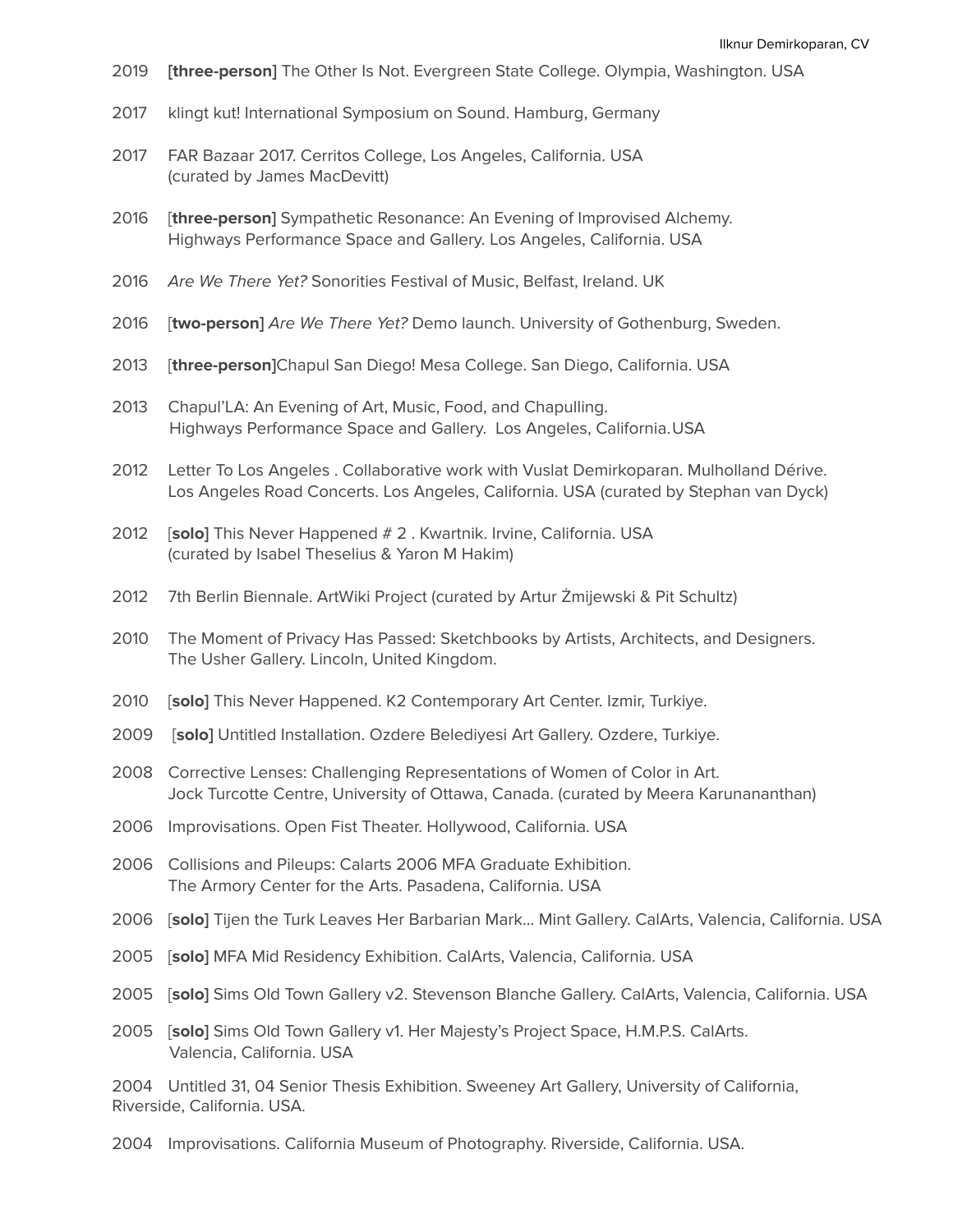2004 Teknika Radica: Powering Up / Powering Down. University of California, San Diego, California. USA.

2003 Showcase Alive. University of California, Riverside, California. USA.

2003 [**solo]** Move, Leave the Meaning to Dry. University of California, Riverside, California. USA.

2002 New Media, New Work. Roy O. Disney Hall. CalArts, Valencia, California. USA.

#### **REVIEWS AND PUBLICATIONS**

"The Postcollapse Life: A Conversation on Creative Resilience Beyond the Anthropocene," with Ilknur Demirkoparan, Vuslat D. Katsanis, and Mirela Kulovic. Antennae: The Journal of Nature in Visual Culture. Issue 57, Beyond Post-Humanism. March, 2022. URL: <https://www.antennae.org.uk/>

Jennifer Landes. "Artistic Echoes at Borghi." The East Hampton Star. March 24, 2022. URL: <https://www.easthamptonstar.com/arts/2022324/artistic-echoes-borghi>

"How I Arrived Here: An Artist's Essay, Or A Long-winded Artist's Statement, Or Possibly Both" Journal of the Association for the Study of the Arts of the Present (ASAP/j). Special Issue on Postcollapse Art: Contemporary Art in 'the East' since 1989. Johns Hopkins University Press. December 2021.

URL: <https://asapjournal.com/tag/postcollapse-art/>

Gallivan, Joseph. "Ilknur Demirkoparan - 1989." Art Focus. KBOO. Portland, OR. October 12, 2021 URL: <https://kboo.fm/media/105418-ilknur-demirkoparan-1989>

Mia Morettini. "Mother, Earth, Air: Yulia Pinkusevich And Sakha Aesthesis At MPAC," Femme Art Review. September 22, 2021. URL: Mother, Earth, Air: Yulia [Pinkusevich](https://femmeartreview.com/2021/09/22/mother-earth-air-yulia-pinkusevich-and-sakha-aesthesis-at-mpac/) and Sakha Aesthesis at MPAC | Femme Art Review

Senn, Evan. "A Breath of Fresh Air in the Season of Art Fairs: The FAR Bazaar," Art And Cake, January 16, 2017.

Hines, Dave. "Actor Wesley Elder and Ilka Foods!" The Dave Hines Show. iHeartRadio. December 10, 2016.

"Gezi Süreci Sonrası Kral Büsbütün Çıplak Kaldı". (Deniz Çaba Şan interviews İlknur Demirkoparan and Vuslat Demirkoparan on Chapul'LA. İzmir Life Magazine. 12 December 2013, p 48-51

Jones, Anna. "A One-Day-Only Art Exhibit Along All of Mulholland Drive," LA Weekly Blogs, December 10, 2012.

"Sweeney Art Gallery Allows Artist to Take the Next Step," UC Riverside Fiat Lux, Vol. 14, no 2, Spring 2004, pg 35

Lawson, Jeremy, "Jamming Like They Just Don't Care", UCR Highlander, April 20, 2004, pg 22.

Lawson, Jeremy & Clare, Jessica, "Improvisation Makes Fresh Art From Scratch", UCR Highlander, April 6, 2004, pg 18-20.